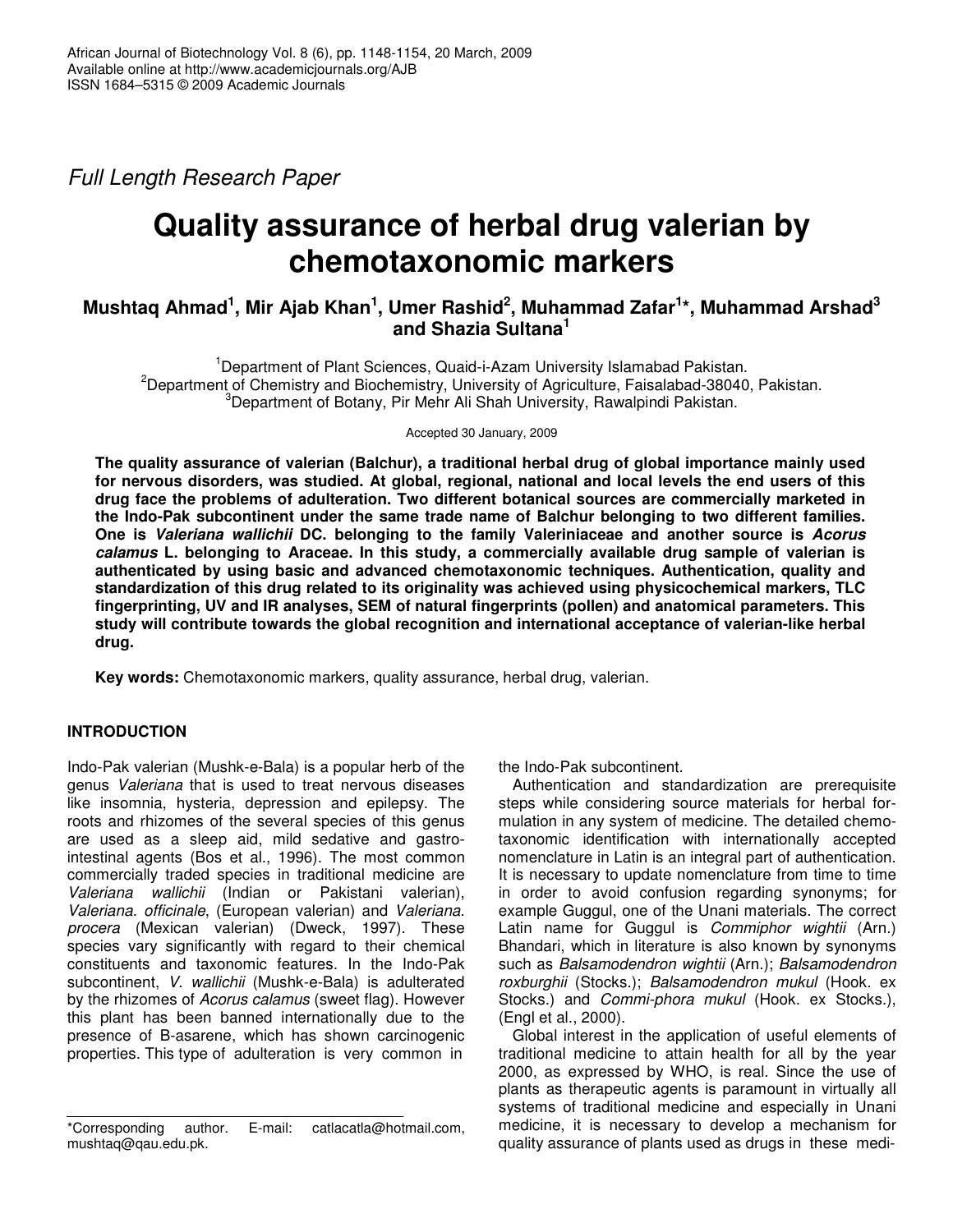cal systems (Fransworth and Soejarto, 1991). Quality assurance of herbal medicine seems to be little explored and that is why standardization and authentication have taken a serious turn. It therefore seems obligatory to procure these indigenous drugs and certify their identity by taxonomic and chemical methods. While considering the quality of herbal formulation in any system of medicine, emphasis should be given for good harvesting practices (GHP), good laboratory practices (GLP), quality control and good manufacturing practices (GMP).

In the light of previous literature, it was found that the published work on authentication and standardization of valerian aimed at ascertaining its identity and genuine source with reference to traditional medicine are scanty (Ahmad et al., 2008). Employing various basic and advanced taxonomic and chemical techniques, attempts have been made to evaluate this problematic herbal drug as regards its identification by commercial dealers, chemists, herbalists and pharmaceutical industries.

In the present study, chemo-taxonomic markers including TLC, UV and IR analyses, SEM of natural finger prints (pollen), organoleptographic tests and anatomical parameters were used to authenticate the quality of the herbal drug valerian. Such kind of quality based standardization studies are expected as useful in promoting the usage of genuine drugs contributing to the health care of human society.

#### **MATERIALS AND METHODS**

#### **Taxonomic markers**

Plant samples were collected during field trips from moist temperate forests in the Himalayan range of the Indo-Pak subcontinent. Detailed morphological (macro and microscopic) examination was carried out by using binocular stereo zoom light microscope (Model Kyowa SZF (0.75x - 3.4x). The plant description was also compared by using different floras (Nasir and Ali, 1974, 1975; Hokker, 1875; Tutin and Heywood, 1972; Hooker and K.C.S.I., 1885a, b, 1894; Saldanha and Nicolson, 1976).

#### **Organoleptography**

Materials for organoleptic analysis was procured from herbal markets of Lahore, Swat, Karachi, Rawalpindi, Abbotabad and Quetta (Pakistan). All parts of the herbal drugs including bark, roots and rhizomes of the original valerian and its adulterants were studied in detail.

#### **Scanning electron microscopy (SEM) of pollen**

Scanning electron microscopy (SEM) of pollen (natural finger prints) from fresh specimens and market samples was carried out. The pollen grains were acetolized according to the modified method (Erdtman, 1952, 1960; Ronald, 2000; Ahmad et al., 2008). For SEM pollen, they were directly transferred with a fine pipette to an aluminum stub using double adhesive cello-tape coated with gold in a sputtering chamber (SPI-Module Sputter Coater). The SEM examination was carried out on a JEOL-JSM 5910 scanning electron microscope. Sculpturing, shape of pollen in polar and equatorial views, spine and colpi morphologies, and exine surface were studied. The terminology used is in accordance with Walker and Doyle (1976), Punt et al*.* (1994) and Ronald (2000).

#### **Anatomy**

Leaf samples for anatomical studies were prepared according to the modified method of Cotton (1974), who followed Clark's (1960) technique. The leaves were placed in a tube filled with 88% lactic acid kept hot in a boiling water bath (Model, Memmert-91126-FRG, Germany) for 15 to 30 min. Lactic acid softens the tissues of leaves which make it possible to scrape the leaf surface with a sharp scalpel. Slides of both abaxial and adaxial surfaces of leaves were prepared and mounted in clean 88% lactic acid. Features, that is shape, size of epidermal cells, wall thickness, smooth or undulating wall, trichome (shape and structure), arrangement of stomata in epidermis, the presence or absence of compounds such as mucilage, starch or lignin, or the presence of tissues with characteristic cells were studied which are used in the microscopic authentication of herbal drugs. Micro-histological photographs of both surfaces were taken by Leica light microscope (DM 1000) fitted with CCD digital camera.

#### **Chemical markers**

TLC fingerprinting of flavonoids, UR and IR analyses of herbal parts were used as chemical markers.

#### **Acid hydrolysis**

For the extraction of flavonoid aglycones, a small amount of dried plant material is treated with 2 normal (2 N) hydrocholoric acid (HCl) and heated for 1 h in a water bath at about 100°C. By this treatment normally, all flavonoids-O-glycosides are converted to flavonoids aglycones and anthocyanins to anthocyanidins where as the Cglycosides remain unaffected (Figure 1). After cooling, the flavonoid aglycones are extracted with diethyl ether  $(Et<sub>2</sub>O)$  from the aqueous phase. A second series of extraction by n-butanol quantitatively removes the anthocyanidins.

#### **TLC finger printing**

TLC is a simple, quick and inexpensive procedure for authentication and standardization of herbal drugs and problematic medicinal plants used in traditional medicines. The technique of TLC finger printing consists of applying the flavonoid sample on commercially available pre-coated polyamide F<sup>254</sup> plates (Merck- Germany). For analytical work, pre-coated aluminum or plastic backed TLC plates which are transparent to ultraviolet light (UV) were used. These plates after being well dried are loaded with the herbal extract to be separated. The plates are then developed in a TLC tank (large size 20 x 20 cm Camag, Switzerland). The solvent system used in both directions is toluene : methanol : methyl ethyl ketone (4:3:3; Hasan, 1976). After drying, the fully developed TLC plates are viewed under 366 nm UV light. This is a very reliable and reproducible method of authentication of a particular herbal drug and differentiation of problematic medicinal plants on the basis of TLC fingerprints.

#### **Digital photography**

A digital camera (Sony, DSC-W50) was used in the photography of the herbal drugs under a short wavelength of UV (UVGL-58 Lamp,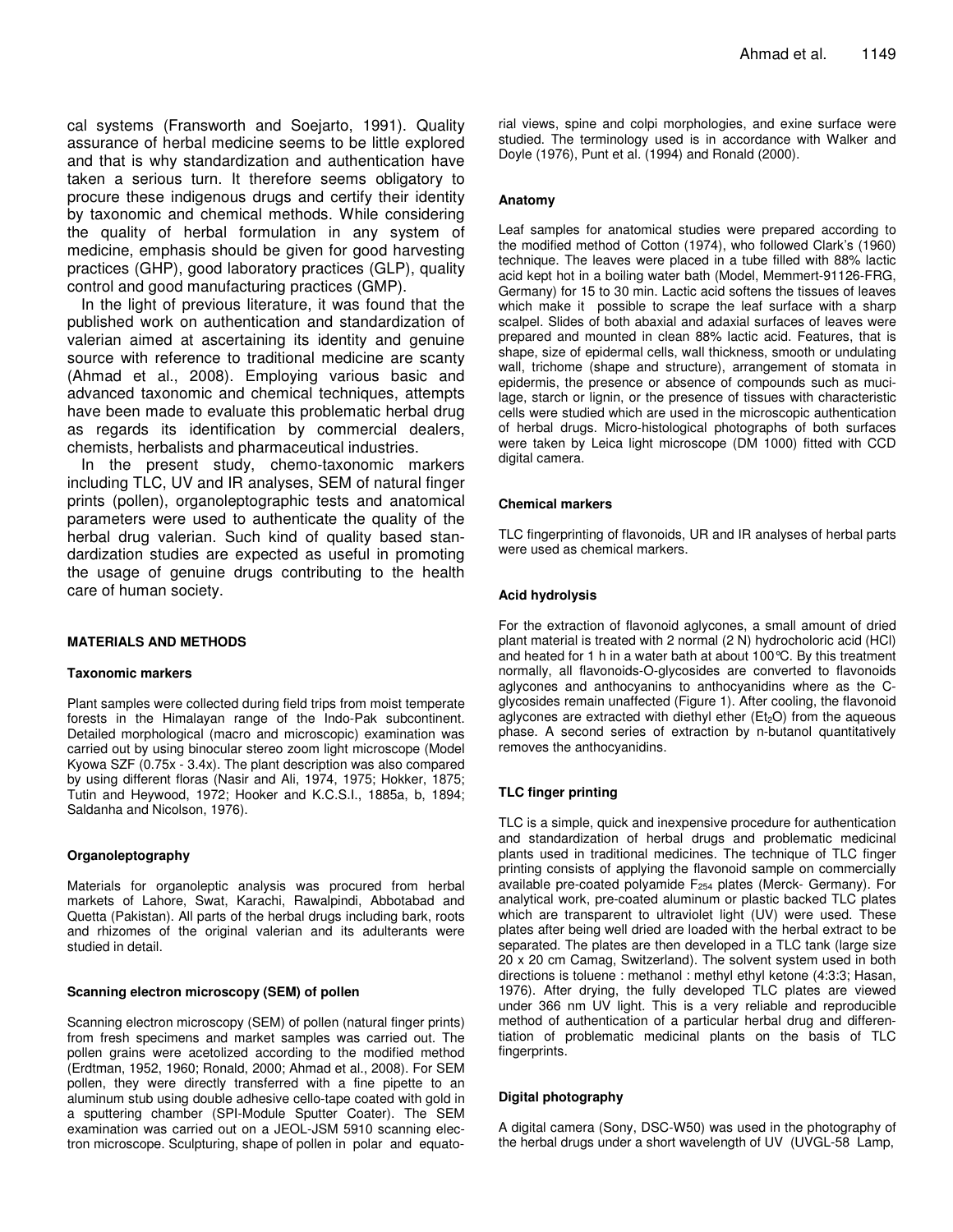

**Figure 1.** Acid hydrolysis of flavonoid glycosides.

254/365 nm), IR and visible lights. This high resolution photography provides an authentic approach toward the identification of problematic plant species.

## **RESULTS AND DISCUSSION**

*V. wallichii* commonly known as Indo-Pak valerian and locally known as Mushk-e-Bala or Balchur is one of the important plant species of commerce which belong to the family Valerianaceae (Table 1). It is a commercially important species, sometimes used as substitute for *V. officinale* L., an important sedative in herbal medicine. In Unani, Ayurvedic, folk and homeopathic systems of medicine, it is used as a cardiotonic, sedative, stimulant, cure for epilepsy, hysteria, convulsive affections, heart palpitation and in colic. It has been used in China for over 1000 years for similar purposes (Arora and Arora, 1963).

Valerian is an English name of the drug. In the Indo-Pak subcontinent, this drug is well known as "Balchur or

Billilotun". Actually the drug is obtained from the under ground part (roots) of *V. wallichii*. Aerial part of a one year old plant is 16- 60 cm in height with broad and long leaves. The roots of the Pakistani valerian are 6 - 17 cm long and 1.5 - 12.5 cm in diameter, thick, brownish black in color (Figure 2A). Roots of the European valerian species that is, *V. officinale* are very thin and hairy while roots of the Mexican species that is, *V. edulis* are more or less similar in shape in comparison to the Pakistani valerian but they are thicker (Joshi and Khann, 2005). These species show large differences with regard to chemical constituents as well as their morphology (Jackson and Snowdon, 1990). Organoleptic analysis used in bination with advanced microscopic equipments provides more accuracy for botanical authentication of the valerian drug.

Consequently, the phytomedicines prepared from these species are characterized by different chemical compositions (Dweck, 1997). In the Unani traditional system of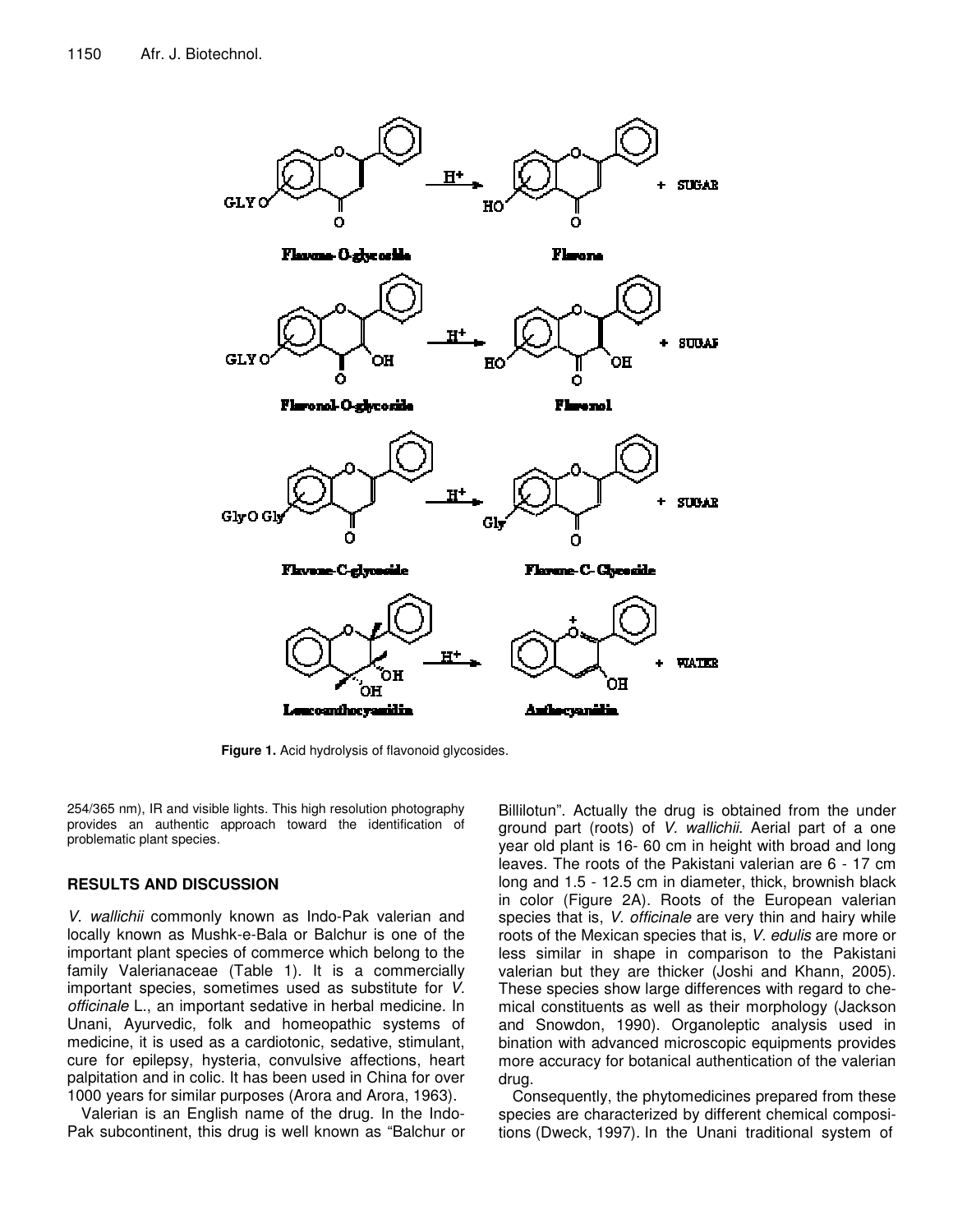**Table 1.** Characteristics of *V. wallichii* DC. Syn: *V. jatamansi* Jones.

| <b>Parameter</b>                   | <b>Character</b>                                                                                                                                                                                                                                                                                                                                                                                                                                                                                                                                                                                                                                                                                                                                                                                                                                                                                                                                                                                                                                                                                                                                                                                                                                                                                                                                                                                                                                                                                                                                                                                                                                                                                                                                                                                                                                                                                                      |
|------------------------------------|-----------------------------------------------------------------------------------------------------------------------------------------------------------------------------------------------------------------------------------------------------------------------------------------------------------------------------------------------------------------------------------------------------------------------------------------------------------------------------------------------------------------------------------------------------------------------------------------------------------------------------------------------------------------------------------------------------------------------------------------------------------------------------------------------------------------------------------------------------------------------------------------------------------------------------------------------------------------------------------------------------------------------------------------------------------------------------------------------------------------------------------------------------------------------------------------------------------------------------------------------------------------------------------------------------------------------------------------------------------------------------------------------------------------------------------------------------------------------------------------------------------------------------------------------------------------------------------------------------------------------------------------------------------------------------------------------------------------------------------------------------------------------------------------------------------------------------------------------------------------------------------------------------------------------|
| English name (s)                   | Indian valerian, Musk root                                                                                                                                                                                                                                                                                                                                                                                                                                                                                                                                                                                                                                                                                                                                                                                                                                                                                                                                                                                                                                                                                                                                                                                                                                                                                                                                                                                                                                                                                                                                                                                                                                                                                                                                                                                                                                                                                            |
| Local name (s)                     | Mushk-e-Bala, Bala Mushk, Bililoton                                                                                                                                                                                                                                                                                                                                                                                                                                                                                                                                                                                                                                                                                                                                                                                                                                                                                                                                                                                                                                                                                                                                                                                                                                                                                                                                                                                                                                                                                                                                                                                                                                                                                                                                                                                                                                                                                   |
| Tib name (s)                       | Sumbal-ul-Tayyab, Balchhur                                                                                                                                                                                                                                                                                                                                                                                                                                                                                                                                                                                                                                                                                                                                                                                                                                                                                                                                                                                                                                                                                                                                                                                                                                                                                                                                                                                                                                                                                                                                                                                                                                                                                                                                                                                                                                                                                            |
| Family                             | Valerianaceae                                                                                                                                                                                                                                                                                                                                                                                                                                                                                                                                                                                                                                                                                                                                                                                                                                                                                                                                                                                                                                                                                                                                                                                                                                                                                                                                                                                                                                                                                                                                                                                                                                                                                                                                                                                                                                                                                                         |
| Distribution in Pakistan           | Kurram, Chitral, Swat, Hazra, Murree Hills, Kashmir and Ayubia National Park.                                                                                                                                                                                                                                                                                                                                                                                                                                                                                                                                                                                                                                                                                                                                                                                                                                                                                                                                                                                                                                                                                                                                                                                                                                                                                                                                                                                                                                                                                                                                                                                                                                                                                                                                                                                                                                         |
| Distribution in the world          | East Asia, Afghanistan to South West China, India, Nepal, Japan and Belgium.                                                                                                                                                                                                                                                                                                                                                                                                                                                                                                                                                                                                                                                                                                                                                                                                                                                                                                                                                                                                                                                                                                                                                                                                                                                                                                                                                                                                                                                                                                                                                                                                                                                                                                                                                                                                                                          |
| Occurrence and conservation status | Common in forests, shrubberies and on open slopes (1500 - 3600 m).                                                                                                                                                                                                                                                                                                                                                                                                                                                                                                                                                                                                                                                                                                                                                                                                                                                                                                                                                                                                                                                                                                                                                                                                                                                                                                                                                                                                                                                                                                                                                                                                                                                                                                                                                                                                                                                    |
| Description                        | Perennial 16-60 cm tall, tomentose to pilose. Rhizome elongate, with fibrous roots. Stems 3 to<br>6 in number. Radical leaves cordate or ovate, 2 to 10 cm x 1.5 to 8 cm, sinuate or crenulate.<br>Cauline leaves sessile, smaller, uppermost often 3-fid or -sect. Flowers in lax corymbose<br>cymes or dense corymbs. Upper bracts linear-lanceolate, c. 3 mm long. Corolla and style<br>sometimes pilose. Stigma 3-fid. Achene tomentose, shorter than the upper bracts (Figure 2A).                                                                                                                                                                                                                                                                                                                                                                                                                                                                                                                                                                                                                                                                                                                                                                                                                                                                                                                                                                                                                                                                                                                                                                                                                                                                                                                                                                                                                               |
| Flowering period                   | March-May                                                                                                                                                                                                                                                                                                                                                                                                                                                                                                                                                                                                                                                                                                                                                                                                                                                                                                                                                                                                                                                                                                                                                                                                                                                                                                                                                                                                                                                                                                                                                                                                                                                                                                                                                                                                                                                                                                             |
| Voucher no.                        | ISL-MZ-33                                                                                                                                                                                                                                                                                                                                                                                                                                                                                                                                                                                                                                                                                                                                                                                                                                                                                                                                                                                                                                                                                                                                                                                                                                                                                                                                                                                                                                                                                                                                                                                                                                                                                                                                                                                                                                                                                                             |
| Palynology                         | Pollens are tricolpate, semiangular to spheroidal. Polar diameter 37 µm (36 - 39 µm),<br>equatorial diameter 36 um (35 - 37 um). P/E ratio is 1.02. Sculpturing echinate with minute /<br>small scattered spines. Visible columellae holding up the tectum of ektexien. Bears veructe<br>elements in the surface. Colpi length is 12 $\mu$ m and width is 10.5 $\mu$ m. Exine thickness is 5 $\mu$ m<br>$(4 - 6 \mu m)$ (Figure 2 E,F).                                                                                                                                                                                                                                                                                                                                                                                                                                                                                                                                                                                                                                                                                                                                                                                                                                                                                                                                                                                                                                                                                                                                                                                                                                                                                                                                                                                                                                                                               |
| Leaf epidermal anatomy             | The non glandular and glandular hairs are characteristic features of V. wallichii species. The<br>non glandular hairs are frequent on adaxial surface. The non glandular hairs are large size and<br>bicelled or tricelled. Non glandular hairs with thick walls, slightly conical with broad base and<br>tapering towards apex. Stomata are rare and hemiparacytic on adaxial surface. Anomocytic<br>and polycyitic types of stomata are abundant on abaxial surface. The adaxial epidermal cells<br>are 40 $\mu$ m surface. The adaxial epidermal cells are 40 $\mu$ m (39.5 - 41.5 $\mu$ m) in length, 27.5 $\mu$ m<br>(26 - 28.5 µm) in breadth whereas the abaxial epidermal cells are $34.1\mu$ m (33 - 35 µm) in<br>length and 20.8 $\mu$ m (19 - 22 $\mu$ m) in breadth. The stomata at adaxial surface is 32.5 $\mu$ m (31 -<br>34 $\mu$ m) in length, 17.5 $\mu$ m (16 - 19 $\mu$ m) in breadth where at abaxial side, 22.5 $\mu$ m (20 - 33 $\mu$ m)<br>in length and 20.5 $\mu$ m (19 - 22 $\mu$ m) in breadth. The subsidiary cells at adaxial side are 26.5 $\mu$ m<br>$(25 - 28 \mu m)$ in length, 11 $\mu$ m (10 - 12 $\mu$ m) in length and 17 $\mu$ m (16 - 18 $\mu$ m) in breadth. The<br>glandular trichome (hair) at abaxial side is 64.5 μm (62.5 - 66 μm) in length and 50.25 μm (49 -<br>51.5 $\mu$ m) in breadth where as at abaxial side it is 61.75 $\mu$ m (60 - 63.5 $\mu$ m) in length and 27.5<br>$\mu$ m (26.5 - 28.5 $\mu$ m) in breadth. The non glandular trichome on adaxial surface is 344.25 $\mu$ m<br>$(342.5 - 346$ µm) in length and $43.25$ µm $(42.5 - 44$ µm) in breadth. Where as on abaxial side<br>it is 350.5 $\mu$ m (349 - 352 $\mu$ m) in length and 55.5 $\mu$ m (54 - 57 $\mu$ m) in breadth. The glandular<br>hairs are characteristic features of this species. The glandular hairs have a unicellurlar head<br>which is divided into 4 cells (Figure 2G, H). |
| Part used                          | Roots<br>Insomnia, nerve tonic, cough, dysentery, hysteria, plague, bronchitis, constipation, high blood                                                                                                                                                                                                                                                                                                                                                                                                                                                                                                                                                                                                                                                                                                                                                                                                                                                                                                                                                                                                                                                                                                                                                                                                                                                                                                                                                                                                                                                                                                                                                                                                                                                                                                                                                                                                              |
| Folk medicinal uses                | pressure, restlessness, cholera, heart beat (palpitation), epilepsy and hair diseases.                                                                                                                                                                                                                                                                                                                                                                                                                                                                                                                                                                                                                                                                                                                                                                                                                                                                                                                                                                                                                                                                                                                                                                                                                                                                                                                                                                                                                                                                                                                                                                                                                                                                                                                                                                                                                                |
| Preparation and dosage             | Roots are dried undershade and ground to obtain powder. 2-3 gm of this powder is taken twice<br>a day for 20 days to relive palpitation, epilepsy, insomnia and constipation. It is also useful as<br>nerve tonic and for baldness. Decoction of root is used in cholera, dysentery and hysteria. 100<br>gm dried roots are boiled in 1 L of water with 25 gm of liquorice. Half cup of this decoction is<br>recommended for cough, bronchitis and plague. The infusion of the roots is inhaled to cure<br>headache.                                                                                                                                                                                                                                                                                                                                                                                                                                                                                                                                                                                                                                                                                                                                                                                                                                                                                                                                                                                                                                                                                                                                                                                                                                                                                                                                                                                                  |
| Toxicity                           | Excessive use may dull the mind and may cause mental depression. Do not use during<br>pregnancy or breast feeding.                                                                                                                                                                                                                                                                                                                                                                                                                                                                                                                                                                                                                                                                                                                                                                                                                                                                                                                                                                                                                                                                                                                                                                                                                                                                                                                                                                                                                                                                                                                                                                                                                                                                                                                                                                                                    |
| Marketing status                   | Commonly marketed under the herbal name Mushk-e-Bala.                                                                                                                                                                                                                                                                                                                                                                                                                                                                                                                                                                                                                                                                                                                                                                                                                                                                                                                                                                                                                                                                                                                                                                                                                                                                                                                                                                                                                                                                                                                                                                                                                                                                                                                                                                                                                                                                 |
| Organoleptography (roots)          | Roots consist of short, irregular pieces of about 6 - 17 cm in length, 1.5 - 12.7 cm in diameter.<br>Roots are externally marked with transverse ridges and bearing numerous prominent, circular<br>tubercles, to some of which on the under surface, thick rootlets are attached. Rootlets are 2 - 4<br>cm. The upper surface bears the remains of leaves. The roots are hard and tough internally,<br>greenish-brown in color. Ridges of roots contain powdery material. Roots are scented with<br>strong odor (Figure 2 B).                                                                                                                                                                                                                                                                                                                                                                                                                                                                                                                                                                                                                                                                                                                                                                                                                                                                                                                                                                                                                                                                                                                                                                                                                                                                                                                                                                                        |
| TLC finger printing                | TLC of root extract reveals the presence of four phenolic acids of significant amount and two<br>flavonols when viewed under 366 nm UV light (Figure 2D).                                                                                                                                                                                                                                                                                                                                                                                                                                                                                                                                                                                                                                                                                                                                                                                                                                                                                                                                                                                                                                                                                                                                                                                                                                                                                                                                                                                                                                                                                                                                                                                                                                                                                                                                                             |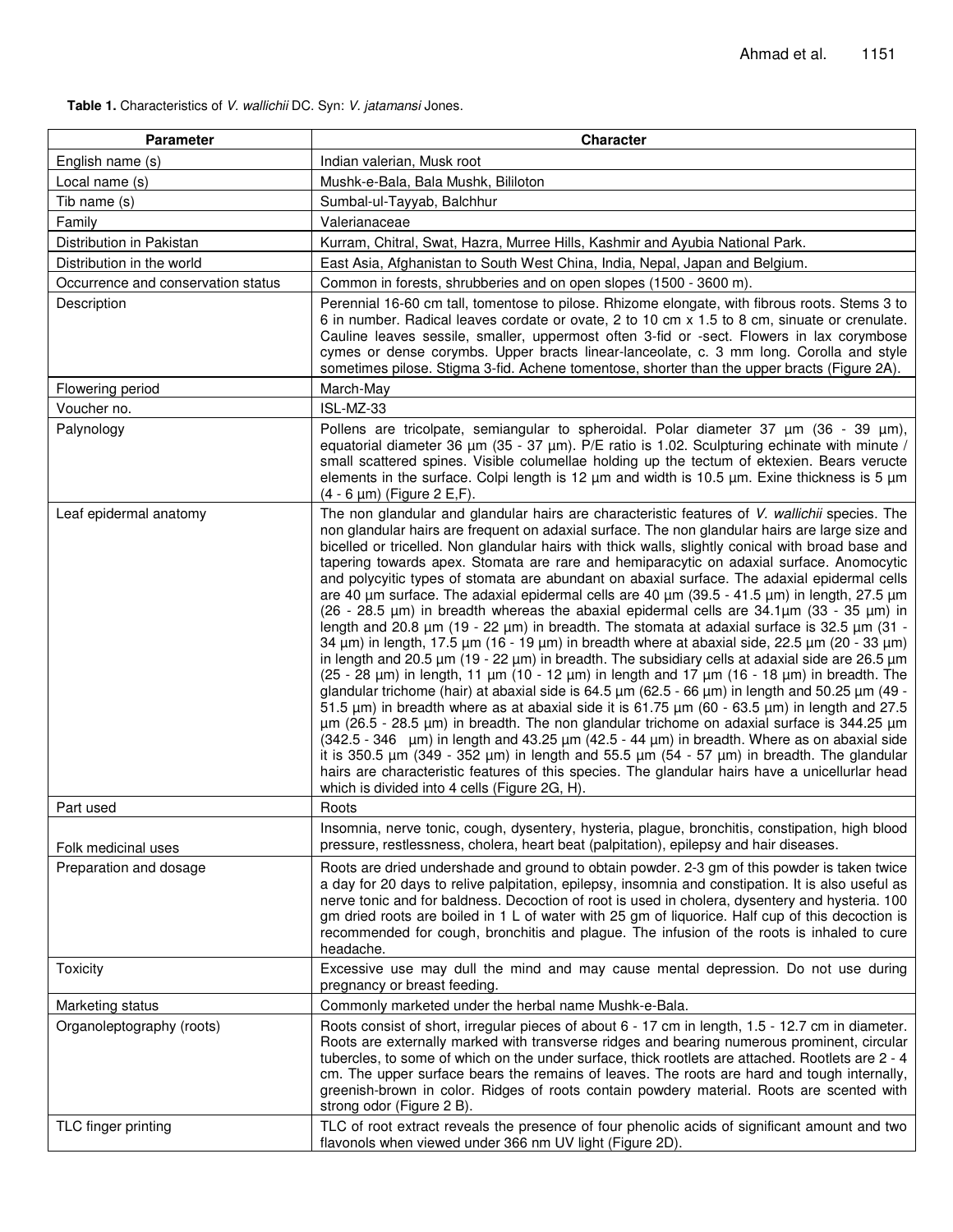**Table 2.** Characteristics of *Acorus calamus* L.

| <b>Parameter</b>                   | <b>Character</b>                                                                                                                                                                                                                                                                                                                                                                                                                                                                                                                                                                                                                                                |
|------------------------------------|-----------------------------------------------------------------------------------------------------------------------------------------------------------------------------------------------------------------------------------------------------------------------------------------------------------------------------------------------------------------------------------------------------------------------------------------------------------------------------------------------------------------------------------------------------------------------------------------------------------------------------------------------------------------|
| English name (s)                   | Sweet flag, Sweet sedge, Flag root                                                                                                                                                                                                                                                                                                                                                                                                                                                                                                                                                                                                                              |
| Local name                         | Bach                                                                                                                                                                                                                                                                                                                                                                                                                                                                                                                                                                                                                                                            |
| Tib Name                           | Bach                                                                                                                                                                                                                                                                                                                                                                                                                                                                                                                                                                                                                                                            |
| Family                             | Araceae                                                                                                                                                                                                                                                                                                                                                                                                                                                                                                                                                                                                                                                         |
| Distribution in Pakistan           | Kashmir, Abbotabad, Hazara, Kaghan, Swat.                                                                                                                                                                                                                                                                                                                                                                                                                                                                                                                                                                                                                       |
| Distribution in the world          | North and Central America, Europe, Asia, India, Northern Latitude countries<br>around the world.                                                                                                                                                                                                                                                                                                                                                                                                                                                                                                                                                                |
| Occurrence and conservation status | Sweet flag is found in marshy places and along river banks from (600-) 1000 -<br>2000 m.                                                                                                                                                                                                                                                                                                                                                                                                                                                                                                                                                                        |
| Description                        | Perennial herb up to 80 cm tall. Rootstock stout, 1 - 1.5 cm broad, creeping,<br>with long fibrous roots from the lower surface. Stem erect, glabrous, grooved at<br>one side, and ribbed at the opposite. Leaves ensiform or linear, 55 - 100 x 8 -<br>1.5 cm. Spathe leaf-like, up to 46 cm long, not enclosing the spadix. Spadix 5 -<br>6.5 cm long, cylindrical, obtuse, 1 - 1.4 cm broad. Tepals c. 2 mm long, oblong-<br>obovate, slightly curved, margin membranous, surface with embedded<br>raphides. Filaments 2 mm long, flat, anthers less than 1 mm long, $\pm$ orbicular.<br>Ovary 3 mm long, obconical; seeds obconical, 2 mm long (Figure 3A). |
| Flowering period                   | May - July.                                                                                                                                                                                                                                                                                                                                                                                                                                                                                                                                                                                                                                                     |
| Voucher no.                        | <b>ISL-MZ-158</b>                                                                                                                                                                                                                                                                                                                                                                                                                                                                                                                                                                                                                                               |
| Part used                          | Root                                                                                                                                                                                                                                                                                                                                                                                                                                                                                                                                                                                                                                                            |
| Folk medicinal<br>uses             | Analgesic, toothache, headache, aphrodisiac, cough, colic, indigestion,<br>diabetes, skin disorders, asthma, bronchitis, constipation.                                                                                                                                                                                                                                                                                                                                                                                                                                                                                                                          |
| Preparation & dosage               | The roots are sun dried and powdered. $2 - 3$ gm root powder is given with<br>teaspoon of honey for twice a day to the patients for acidity, constipation, colic<br>and indigestion. Root decoction is drunk as aphrodisiac tonic. 2 - 3 pieces of<br>roots (2 - 3 cm) are eaten fresh. It cures diarrhea, gastritis, toothache and<br>headache.                                                                                                                                                                                                                                                                                                                |
| Toxicity                           | Fresh roots are poisonous. It should be taken only under the advice of a<br>physician.                                                                                                                                                                                                                                                                                                                                                                                                                                                                                                                                                                          |
| Marketing status                   | Commonly traded under the name of Bulchur/Bach.                                                                                                                                                                                                                                                                                                                                                                                                                                                                                                                                                                                                                 |
| Organoleptography (roots)          | Root pieces are 4 - 9 cm in length, 1 - 1.7 cm in thickness. 10 pieces of equal<br>size (8 x 1.5 cm) are 54 gm. Surface is dark brownish to light brownish; texture<br>is rough, convoluted which contain nodes and internodes. Nodes bear root hair<br>which is cylindrical and light whitish in color. Size of root hair is 1 - 2 cm. Root<br>surface is porous in nature and it contains buds like human eyes. Internally,<br>root texture is solid and appearance is just like wheat flour. Powder of roots is<br>with characteristic smell like fish meat (Figure 3B).                                                                                     |
| TLC finger printing                | TLC of root extract reveals the presence of one phenolic acid and one flavone<br>of significant amount when viewed under 366 nm UV light (Figure 3D).                                                                                                                                                                                                                                                                                                                                                                                                                                                                                                           |

medicine, the decoction or syrup of Balchur on drinking produces a tonic effect and increases the sexual potency of a man. Traditional herb healers (Hakims) recommend this drug to their patients in case of nervousness, rheumatism, colic, menstrual troubles, digestive problems, liver disorders and jaundice. When patients purchased this drug (roots) from herbal shops (Pansar store), they sometimes get the roots of entirely different species; *A. calamus* under the name of Balchur. In this way the roots of *V. wallichii* become adulterated by the substitution of *A. calamus* roots. Jackson and Snowdown (1990) provide a detailed account of the microscopy of *V.*

*officinalis*, suggesting that adulteration of the *V. officinalis* with the *Valeriana* species is very common. However, previously available microscopic work on *Valeriana* species does not provide a detailed comparative account among these commercial species; *V. wallichii* and its adulterant species *A. calamus* are confused in the market due to their morphological similarity in roots and nomenclatural confusion (Table 2). The present work assists in the identification of *V. wallichii* (Mushk-e-Bala) in trade using microscopic characters. The pollens (natural finger prints) of *V. wallichii* are tricolpate, semiangular to spheroidal and with echinate sculpturing (Figure 2E, F).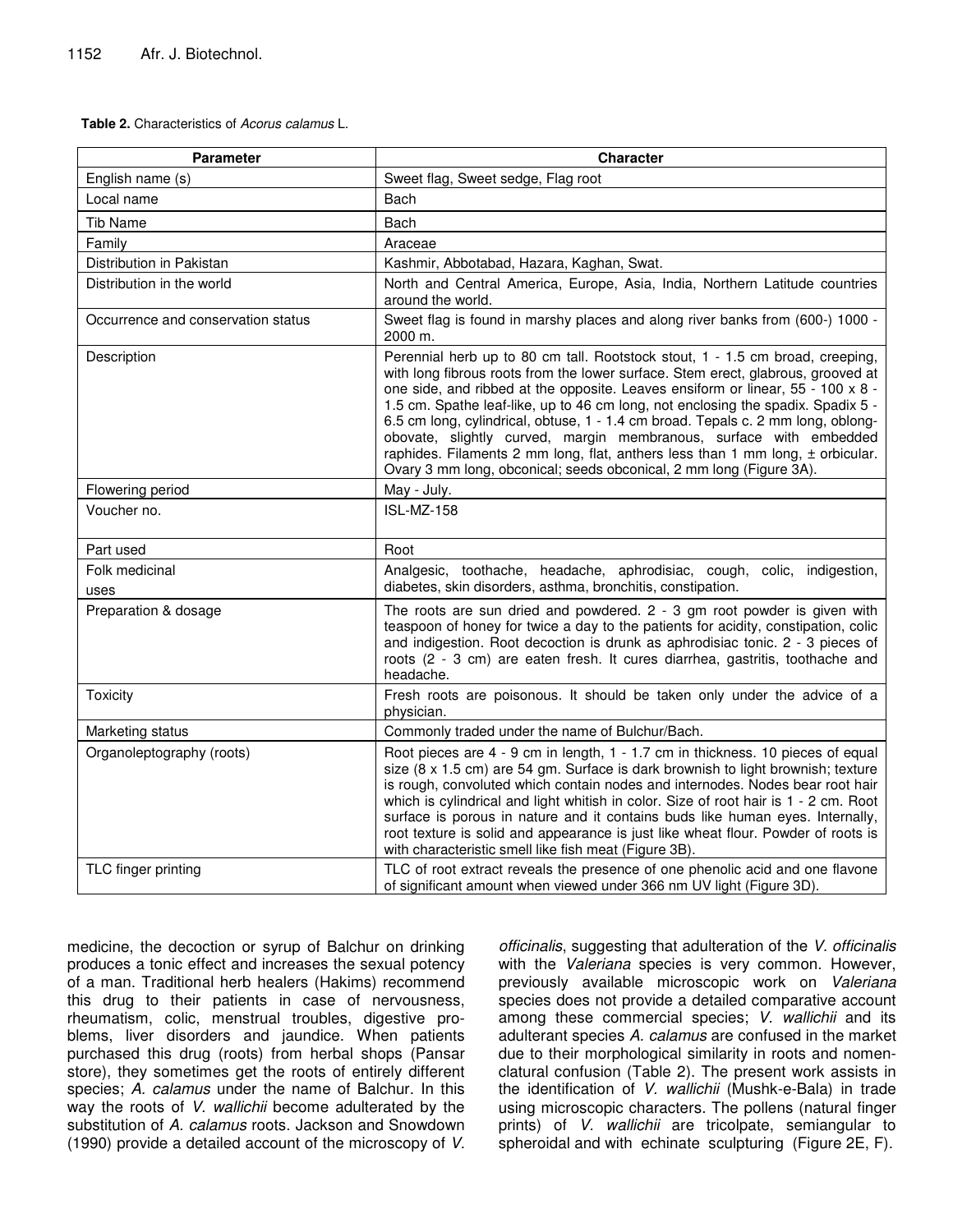

**Figure 2.** Chemotaxonomic photographic profile of *V. wallichii*; A-Flower, B- Roots, C- Roots under UV and IR, D- TLC fingerprints of root, E- SEM polar view of pollen, F- SEM sculpturing of pollen, Gleaf epidermal trichomes and H- epidermal gland.

The polar and equatorial diameters are 37 and 36 µm, respectively. Similarly the microscopic leaf epidermal features revealed the presence of glandular and non glandular hairs. The stomata are characteristic having hemiparacytic at adaxial and anomocytic to polycytic on abaxial surface (Figure 2G, H). In this account, organoleptographic analysis and TLC fingerprints easily



**Figure 3.** Chemotaxonomic photographic profile of *A. calamus*; A-Flower, B- Roots, C- Roots under UV and IR, and D-TLC fingerprints of root.

distinguished these two species. Roots of *V. wallichii* are externally marked with transverse ridges and bearing numerous prominent, circular tuber cells (Figure 2B) while the roots of *A. calamus* are short (4 - 9 cm) in length and root texture is rough and convoluted containing nodes and internodes (Figure 3B). Roots of *V. wallichii* are scented which contain fragrant essential oil. The smell of this essential oil attracts cats and because of this, it is known as Billilotun. In South Asia it is used in scented candle and other perfumed materials at saints' graves (Mazars) and holy tombs (Maqbaras). Due to the occurrence of volatile oil, it is used in perfumery and medicine. It is also mentioned in the bible as a costly perfume due to its property of scent (Conert and Der, 1980). One of the most common patent preparations of *V. wallichii* in Pakistan is "Jawarish jalinus" which is known as the best herbal medicine for stomach and abdomen diseases. It is available in every herbal shop (Dawakhana). Valerian is a pithy drug which has a long history of efficacy and is still used by others but often ignored because of adulterated with *A. calamus* roots.

TLC is a widely applied technique in herbal authenticcation and used in majority of pharmacopoeia's monograph for correct identification. TLC separates a mixture of com-pound plate coated with an adsorbent such as silica gel, polyamide and cellulose. By Co-TLC, unknown compounds can be easily identified with an authentic compound. Usually thin layer chromatography (TLC) is widely adopted because it is less time consuming, semi quantitative and a cheap technique.